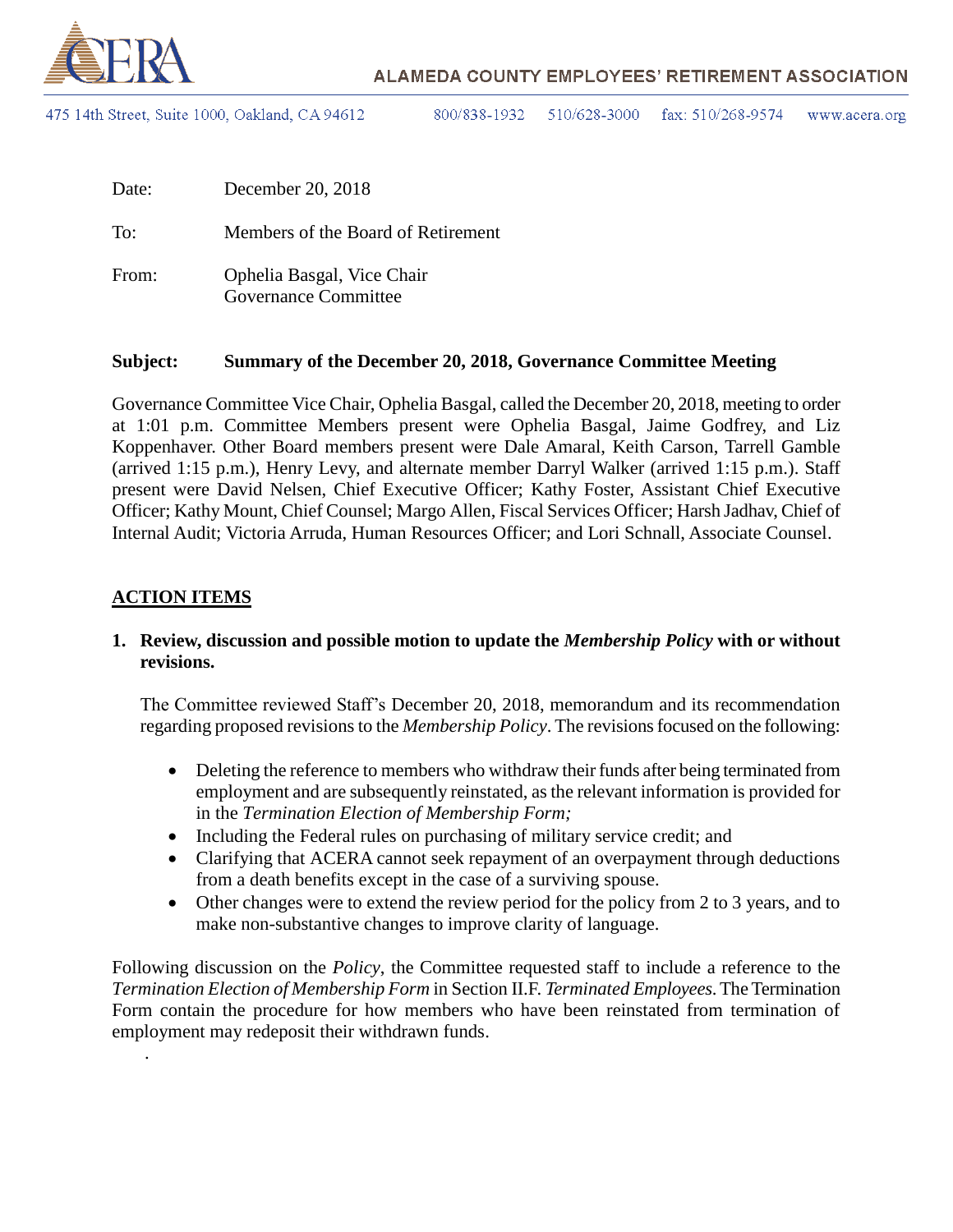A motion was moved by Trustee Koppenhaver and seconded by Trustee Godfrey that the Governance Committee recommends to the Board of Retirement that the Policy remains relevant and necessary and to update the *Membership Policy*, with revisions, as recommended by the Committee and Staff. The motion was approved by a vote of 5 in favor (Basgal, Godfrey, Koppenhaver, Levy, and Amaral), 0 against, 0 abstaining.

#### **2. Review, discussion and possible motion to update the** *Regulations of the Board of Retirement* **with or without revisions.**

The Committee reviewed Staff's December 20, 2018, memorandum and its recommendation regarding proposed revisions to the *Regulations of the Board of Retirement*.

The *Regulations* are generally only updated when there is a change in law or policy. Since the last revision of these *Regulations*, the Legislature granted authority to retirement boards to give greater quorum and voting rights to alternate members. The revisions to the *Regulations* incorporate these changes. The *Regulations*, once adopted by the Retirement Board, will go to the Board of Supervisors for approval.

A motion was moved by Trustee Levy and seconded by Trustee Koppenhaver that the Governance Committee recommends to the Board of Retirement that the Policy remains relevant and necessary and to update the *Regulations of the Board of Retirement*, with revisions, as recommended by the Committee and Staff. The motion was approved by a vote of 5 in favor (Basgal, Godfrey, Koppenhaver, Levy, and Amaral), 0 against, 0 abstaining.

## 3. **Review, discussion and possible motion to update the** *Conflict of Interest Policy* **with or without revisions.**

The Committee reviewed Staff's December 20, 2018, memorandum and its recommendation regarding proposed revisions to the *Conflict of Interest Policy*. The revisions focus on the following:

- Eliminating the provision specifically prohibiting in-house ACERA attorneys from engaging in professional activities that are incompatible with their employment as ACERA attorneys, as all professional staff are prohibited from this activity.
- Revising the frequency of reports listing the individuals and entities with whom ACERA is currently contracting from quarterly to annual coinciding with distribution of the Form 700 materials.
- Other changes were to extend the review period for the policy from 2 to 3 years, and to make non-substantive changes to improve clarity of language.

Following discussion on the policy, the Committee recommended that as a procedure, but not specifically part of the policy, that the Trustees subject to Form 700 filing complete an annual one page affirmation that neither they nor their immediate family members have any conflict of interest related to any of the vendors on the annual list provided by the legal department. Staff noted two drafting errors that would be corrected as follows: In Section III.C. state "conflicts of interest, bribes,